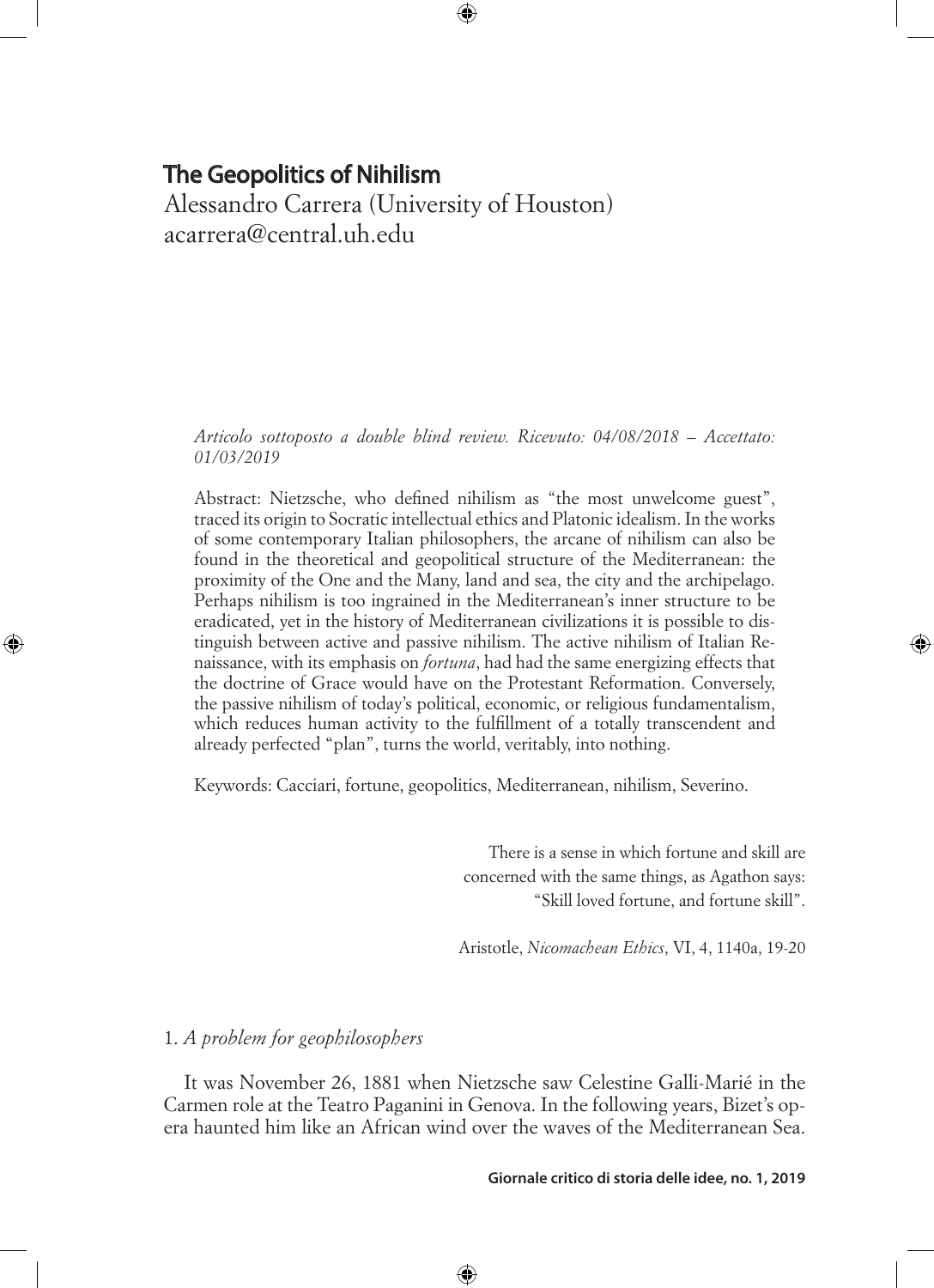⊕

In 1886, he declared that the South was to him «an immense school for convalescence»; that he was southern «not by descent but by *belief*», and he dreamed about music «being redeemed from the north»1 .

On May 17, 1888, while living in Turin, Nietzsche had the chance to listen to his fifth *Carmen* at the Teatro Carignano. Moved by neo-Dionysian enthusiasm, he then wrote that he had listened to Bizet's opera *twenty* times, and that Bizet's southern music had definitely healed him from the last symptoms of Wagnerism: « This music is cheerful; but not with a French or German cheerfulness. Its cheerfulness is African […] *Il faut méditerraniser la musique*: I have reasons for this formula»2 .

Perhaps Nietzsche never saw *Carmen* twenty times; he nonetheless owned the complete score and annotated it profusely<sup>3</sup>. Either at the piano or in his mind, Nietzsche listened to *Carmen* innumerable times. And if Wagner, as Nietzsche was never tired of repeating, was a problem for philosophers, the musical contrast between the north and the south was a philosophical problem, too. If music must be mediterranized, it is because *il faut méditerraniser la philosophie aussi*, philosophy must be mediterranized to save it from decadence and nihilism the European nihilism that Nietzsche never ceased to question, from his early writings on to the so-called *Lenzerheide Fragment* of 1887. Nietzsche hated the theoretical framework of Wagner's *Parsifal* because of its phony asceticism and sanctimonious sexuophobia. The anti-Semitic undertones of the story eluded him (the final cry, «redemption to the redeemer», can hardly be misunderstood: Jesus needs to be redeemed from his Jewish blood), or, possibly, he dismissed Wagner's vicious anti-Semitism as a byproduct of the negation of life that hovered over the entire opera. His respect for Buddhism notwithstanding, Nietzsche also missed the Buddhist undercurrent of the redemption theme (redeemers too must be redeemed from the cycle of life and death). On one crucial motif, however, Nietzsche and Wagner could have agreed: the weapon that causes the wound is the same one that heals it.

◈

Klingsor, the renegade magician, has wounded Amfortas with the spear of Longinus, the Roman soldier who pierced the side of Jesus as he hung on the Cross. Parsifal, the boy from the woods, grown wise because of his sufferings, heals Amfortas with the touch of the same spear. Repression and castration, symptom and healing are all conjoined in Wagner's cerebral, multilayered retelling of the myth. Freud too, immune to wagneritis as he was, pointed out in his essay on Jensen's *Gradiva* that the force which ultimately brings back repression in the shape of a symptom is the same one that caused the repression

⊕

 $\bigoplus$ 

<sup>1</sup> F. Nietzsche, *Beyond Good and Evil*, §255, R.P. Horstmann and J. Norman eds., trans.

J. Norman, Cambridge University Press, New York 2002, pp. 147-148. 2 F. Nietzsche, *The Case of Wagner: A Musician's Problem*, §§2-3, in Id., *The Anti-Christ, Ecce Homo, Twilight of the Idols, and Other Writings*, A. Ridley and J. Norman eds., trans. J. Norman, Cambridge University Press, New York 2005, pp. 235-236.

<sup>3</sup> P. D'Iorio, *En marge de* Carmen, in «*Le magazine littéraire*» n. 383, janvier 2000, pp. 50-55.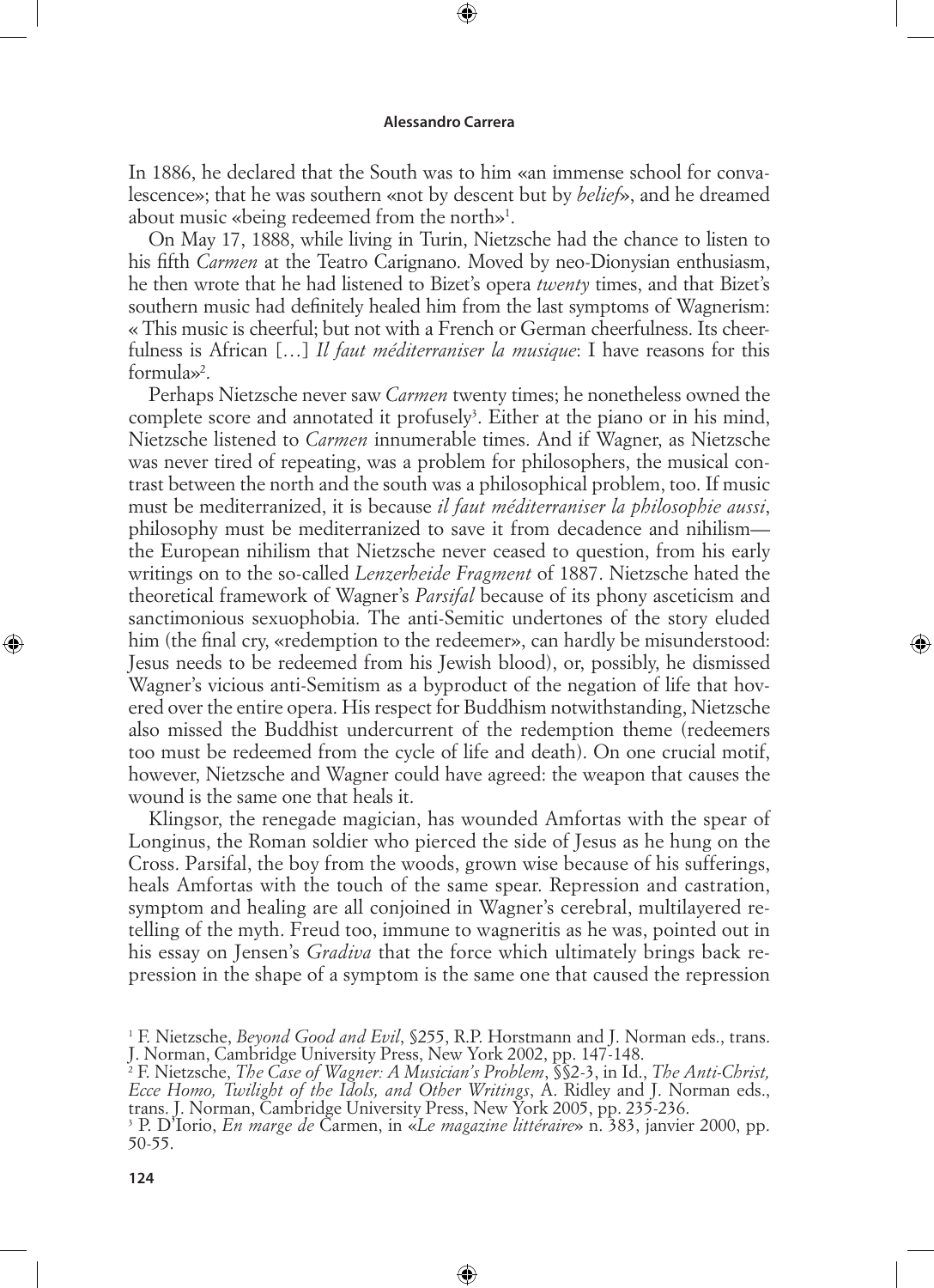⊕

in the first place<sup>4</sup>. Wounds cut, repression seals off, and castration does both. But it ignites desire.

By means of analogy, we suggest that the Mediterranean Sea was to Nietzsche what Longinus's spear was to Wagner. The cradle of nihilism that from ancient Greece spread all over Europe was also the only *locus* where the West could be healed from the negation of life that in modernity had come to affect the northern part of the continent. The Mediterranean showed its antithetical features on the one hand in the Platonic devaluation of the sensible world and on the other in the sublime riddles of Heraclitus, the poet of becoming, who avoided the traps of nihilism insofar as his thought cannot be crystallized in an opposition pitting the immutable and the transient against each other. A whiff of African wind and the rhythm of *Carmen*'s «Moorish dances», as Nietzsche called them, would put the final touch on the exotic ointment easing the pain of the sick, northern soul looking for redemption. (Here we will set aside that Carmen's *habanera* was actually of Cuban origin).

Yet in the medieval sources of the Perceval-Parsifal legend, the life-denier Klingsor was the *southern* magician whose castle was located somewhere near Naples, not far from the Sybil's cave in Cuma. Wagner himself paid homage to the magician's Mediterranean nature when he triumphantly wrote that he had found Klingsor's garden at Villa Ruffolo in Ravello, near Amalfi<sup>5</sup>. Perhaps, in an imaginary Parsifal rewritten by Nietzsche, Klingsor-Nietzsche would be the one to brandish the spear and heal Amfortas-Wagner, mercifully ending the latter's moaning about women and Jews seducing the Aryan men away from their creative spirit. In a similar vein, *Gradiva*'s protagonist is a young German man who comes down to Pompeii to face the repression/castration that has dogged his life so far, and from which he ostensibly escapes by *not* letting go of his obsession with a young woman's "sublime" gait (symptom and healing, again or, better, an exemplary case of healing by means of traversing the whole space of his fantasy).

◈

Because Longinus' spear is retroactive immunization (it vaccinates after the disease has taken hold of the body), Nietzsche's belief that the Mediterranean spirit could heal the European soul from the disease of nihilism is, in a way, ontological homoeopathy. It is legitimate to ask whether it is a real cure or mere placebo. But what is this nihilism of which Nietzsche claims to be the healer?

Not a Mediterranean word. In 1799, F. H. Jacobi was the first to give the term its ontological weight *vs.* Spinoza's pantheism, Kant's rationalism and Fichte's idealism – all systems in which either the reality of the world or God's transcendence disappear<sup>6</sup>. Ivan Turgenev popularized the term in his 1862 novel about

⊕

⊕

<sup>4</sup> S. Freud, *Delusions and Dreams in Jensen's* Gradiva, in Id., *The Standard Edition of the Complete Psychological Works of Sigmund Freud Vol. 9*, J. Strachey and A. Freud (eds.),

Hogarth Press and the Institute of Psychoanalysis, London 1959, pp. 34-36. 5 E. Newman, *The Life of Richard Wagner Vol. 4: 1866-1883*, Knopf, New York 1946, p. 625.

<sup>6</sup> «Truly, my dear Fichte, I would not be vexed if you, or anyone else, were to call *Chimerism* the view I oppose to the Idealism that I chide for *Nihilism*». F.H. Jacobi, *Jacobi to Fichte*, in Id., *The*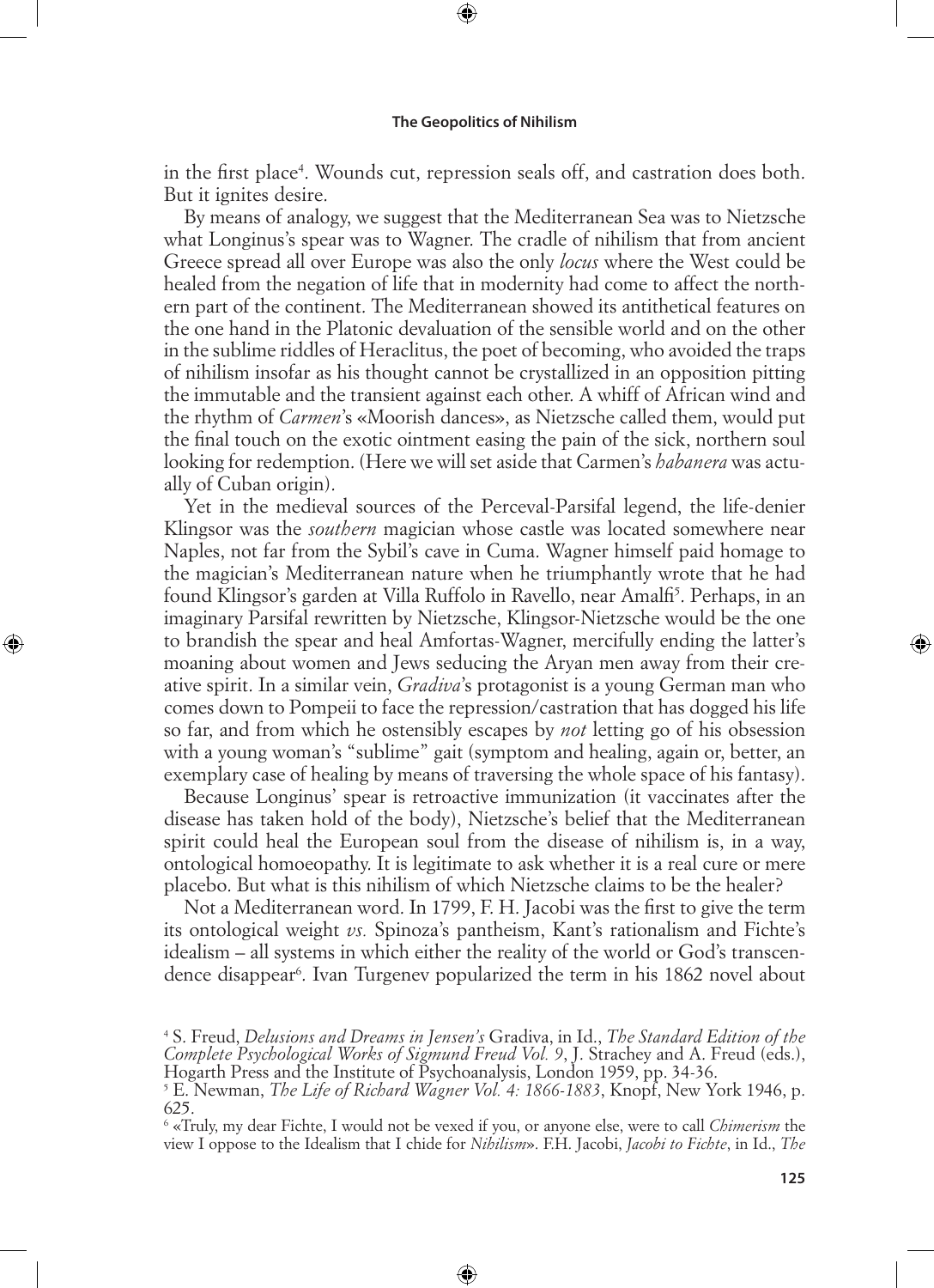⊕

the Russian anarchists, *Fathers and Sons*. Would Jacobi recognize today what has become of the word he lashed out at Fichte? Maybe not. For the sake of our argument, we will reduce the historical complexity of the term to its strictest, "logical" sense. To do so, we must go back to ancient Greece, knowing well that "nihilism" was then a notion unknown.

In a nutshell, nihilism is the belief that under certain conditions something is nothing, can be nothing, will be nothing, or must be nothing. In our understanding of Plato's *Sophist*, nihilism is the strategy that the Stranger lays out to Theaetetus to find a way out from the supposedly outdated rigidity of Parmenides distinction between Being and non-Being, truth and opinion. The Stranger's instrumental adoption of nihilism is the assumption that «in a certain sense notbeing is, and that being, on the other hand, is not»7 . The point is not to attack Parmenides. Primarily, the Stranger's intention is to save philosophy from a fixed dualism that is at loss when confronted with the clever confutations of the sophists. Parmenides is a collateral damage. And what a damage he is.

In *Metaphysics*, Book IV, Aristotle brings back stability to the distinction between Being and non-Being by "logicizing" the Stranger's argument. «It is impossible for the same thing at the same time both to be-in and not to be-in the same thing in the same respect»<sup>8</sup>. Yet the caveats «at the same time» and «in the same respect» may imply that A=A only *as long as A is A*. Namely, a certain being enjoys identity with itself as long as the conditions for that identity are kept in place. Once the conditions decay or are modified, the identity of the being with itself no longer holds and, consequently, *we* might say (because Aristotle is far from saying so, just like Plato would never admit to any form of nihilism) that that certain being has become nothing. To our understanding, therefore, the fundamental distortion of declaring Being perishable and therefore equal to non-Being is already ingrained in the very formula designed to avoid it<sup>9</sup>.

◈

To Nietzsche, however, nihilism is the last refuge of those who cannot accept and love their fate. Pity and self-pity, misguided compassion and ultimately *nausea* at the spectacle of man drive the compassionate soul to such "will to nothingness". «I speak, as is appropriate, of man's cultural domains, of every kind of "Europe" that still exists on this earth […] "If only I were some other person!" is what this glance sighs: "but there's no hope of that…"»10. Nietzsche's assess-

⊕

*Main Philosophical Writings and the Novel Allwill*, ed. and trans. by G. Di Giovanni, McGill-Queen's University Press, Montreal & Kingston 1994, p. 519.

<sup>7</sup> Plato, *Sophist*, §241, in Id., *The Dialogues of Plato, Translated into English with Analysis and Introductions by Benjamin Jowett, M.A., in Five Volumes, Vol. IV*, Oxford University Press, London 1892, p. 370.

<sup>8</sup> Aristotle, *Metaphysics*, Book Gamma, 3 (1005b, 19-20), trans. with an introduction by H. Lawson-Tancred, Penguin, London 1998, p. 126.

<sup>9</sup> We paraphrase here, broadly, Severino's "strict" notion of nihilism and his critique of Western philosophy. See E. Severino, *The Essence of Nihilism*, I. Testoni and A. Carrera eds., trans. G. Donis, Verso, London-New York 2016.

<sup>10</sup> F. Nietzsche, *On the Genealogy of Morality*, III, §14, K. Ansell-Pearson ed., trans. C. Diethe, Cambridge University Press, New York 2007, p. 89.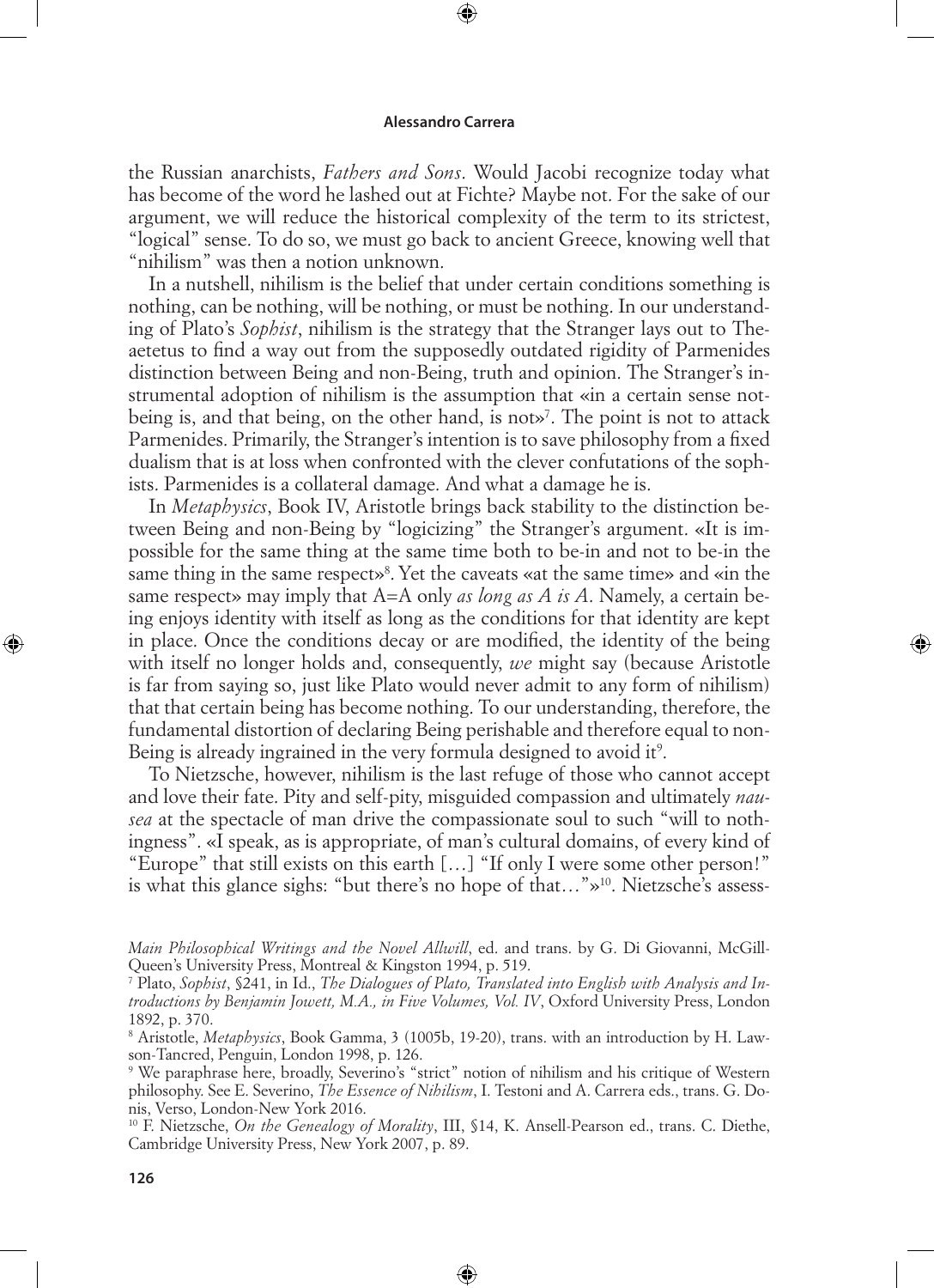⊕

ment of nihilism revolves around an economics of morality. The merchants of values, otherwise known as priests, assign or subtract moral values because their profession requires that the stocks of the world be adjusted constantly downwards while the blue chips of Heaven are being pushed upwards. As we might say, nihilism is the belief that  $X$  is nothing because it is not  $Y$ , that  $X$  is nothing unless it is Y, or that X is nothing until it becomes Y. The Platonic-Christian man has decided that ideas have values and that appearances have none, that God has value as the Supreme Good, that the old Gods were too flawed to have values and that the eternal life of the soul is valuable while the life of the mortal flesh is not: «The parasitism of the priests […] takes every natural custom, every natural institution […] everything *intrinsically* valuable, and renders it fundamentally worthless, of *negative* value...»<sup>11</sup>.

The march of such nihilism, with the luminous exceptions of few great Roman spirits, the Italian Renaissance, and Spinoza, has proceeded uninterrupted from Socrates to Wagner. In the end, it became a German problem.

In the beginning, however, it was a strictly Mediterranean affair, stretching between Athens and *Magna Graecia*. And it was not embraced lightly. In the *Sophist*, the nihilistic stance of the Stranger is a compromise formation trying to contain the explosion of multiplicity that the Mediterranean has become thanks to the expansion of Greek civilization. See how the Stranger explains to Theaetetus the various, endless, contradictory ideas about the origins of all things, the one and the many, unity and difference, which philosophers, poets, and oracles disseminated from the shorelines of Asia Minor to Sicily and from Calabria back to Greece: the Dualists, the Eleatics, the Ionians, the Sicilians, they all have their explanation, none of which seem to hold water $12$ .

The scandalous conclusion that «in a certain sense not-being is, and that being, on the other hand, is not» is therefore the answer to a philosophical *and* geopolitical issue, for there is only one small step from geography to politics and from politics to philosophy. (Socrates to Glaucon: «Have we any greater evil for a city than what splits it and makes it many instead of one?»)<sup>13</sup>. If we want to understand Plato's move in its own terms – as much as that is possible to us – we must de-ontologize the whole issue of nihilism or at least – in a conscious phenomenological move – put its ontological range in parenthesis.

Plato was facing a gigantic problem: possibly as a result of the fatigue brought on by the Persian wars and the endless strife between Athens and Sparta, the relativistic attitude of the sophists was successful in undermining the mythicalreligious foundation of hierarchy, authority, and social institutions14. The soph-

◈

⊕

<sup>11</sup> F. Nietzsche, *The Anti-Christ*, §26, in Id., *The Anti-Christ, Ecce Homo, Twilight of the Idols, and Other Writings*, cit., p. 24.

<sup>12</sup> Plato, *op. cit.*, §243, pp. 371-372.

<sup>13</sup> *The Republic* V, 462*ab*, trans. with notes and an interpretive essay by Allan Bloom, Basic Books, New York 1991, p. 141.

<sup>&</sup>lt;sup>14</sup> For the aftermath of the Persian Wars as the cause of a radical rethinking of the issue of One and the Many, and therefore of the whole enterprise of philosophy and politics, see M. Cacciari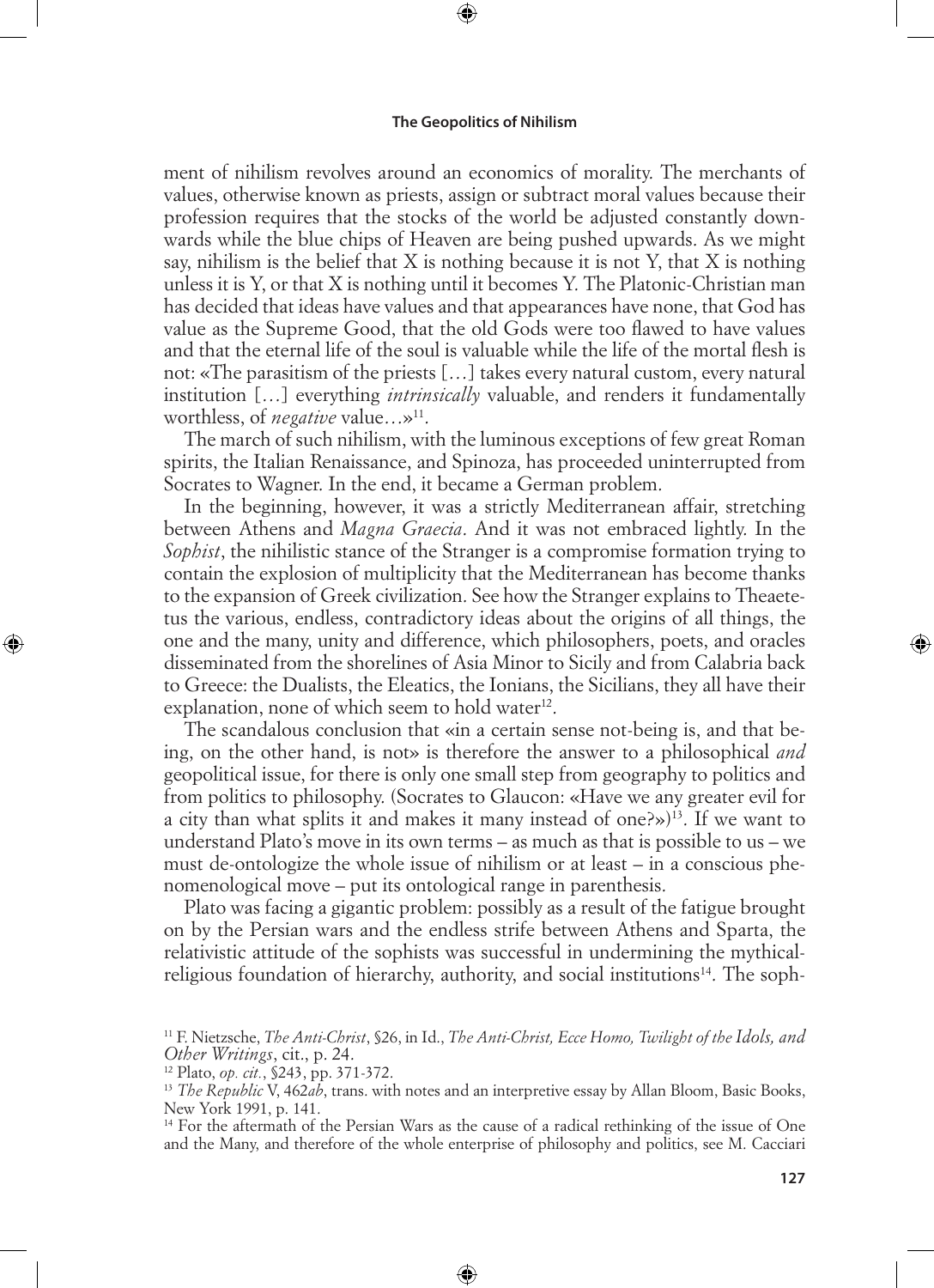⊕

ists were the postmodern professors teaching that truth is contingent and no moral, social, or literary canons will ever be free from this or that ideological bias. Plato was the smart reactionary who «beat the sophists at their own game»15 by incorporating some of their premises into his discourse. His nihilism, if we want to call it that way, was the "active" response to the dispersion of the one into the many, the increasing fragmentation of the body politic, and the degradation of the philosopher to mere speechwriter. Confronted with the sophists who exploited the power of contradiction at the expense of the "incontrovertible" *logos*, Plato threw Parmenides under the chariot and injected a homeopathic dose of nothingness into the philosophical discourse to save what was left of the power of *logos* and the philosopher's commitment to truth. It was both retroactive vaccination and a cruel move, which he justified with the cruelest words—words that a sophist might have used indeed. After all, Parmenides and all those old, wise men belong to a past generation and we no longer know what they were talking about… «When I was a younger man, I used to fancy that I understood quite well what was meant by the term "not-being", which is our present subject of dispute; and now you see in what a fix we are about it»16.

# 2. *Mediterranean Gnosis*

◈

Plato's insertion of a middle ground between Being and nothingness was not just a counter-description of the world. It achieved much more than what was within the grasp of a mere compromise. By rejecting Parmenides and playing the sophist's game against the sophists, Plato literally "created" the world in which the West still lives. Plato's *metaxy* or participation of Being and nothingness is what constitutes the very notion of "world" that we share, namely, the world as a mix of Being and becoming, a world made of "things" that can appear and disappear, and ultimately the world as the result of a creating (and destructing) activity.

◈

Plato founded not a theory of the "world", but the "world" itself. Before Plato there was neither "world" nor production and destruction: they had been waiting, in concealment, to be called into the light. For the "world" (the *metaxy* between Being and Nothing) to come to light, Being and Nothing had first to be called forth from concealment. But this is not to say that they *emerge* from a total concealment—since Being and Nothing always already appear: rather, "calling forth" expresses the need to bear witness to that which eternally appears. Parmenides was this witness. Thus only the West was to call the "world" into the light; yet in evoking the "world", at the

 $\bigoplus$ 

*The Unpolitical: For a Radical Critique of Political Reason*, A. Carrera ed., trans. M. Verdicchio, Fordham University Press, New York 2009, pp. 197-205.

<sup>15</sup> S. Žižek, *Tarrying with the Negative: Kant, Hegel, and the Critique of Ideology*, Duke University Press, Durham (NC) 1993, p. 4.

<sup>16</sup> Plato, *op. cit.*, §243, p. 372.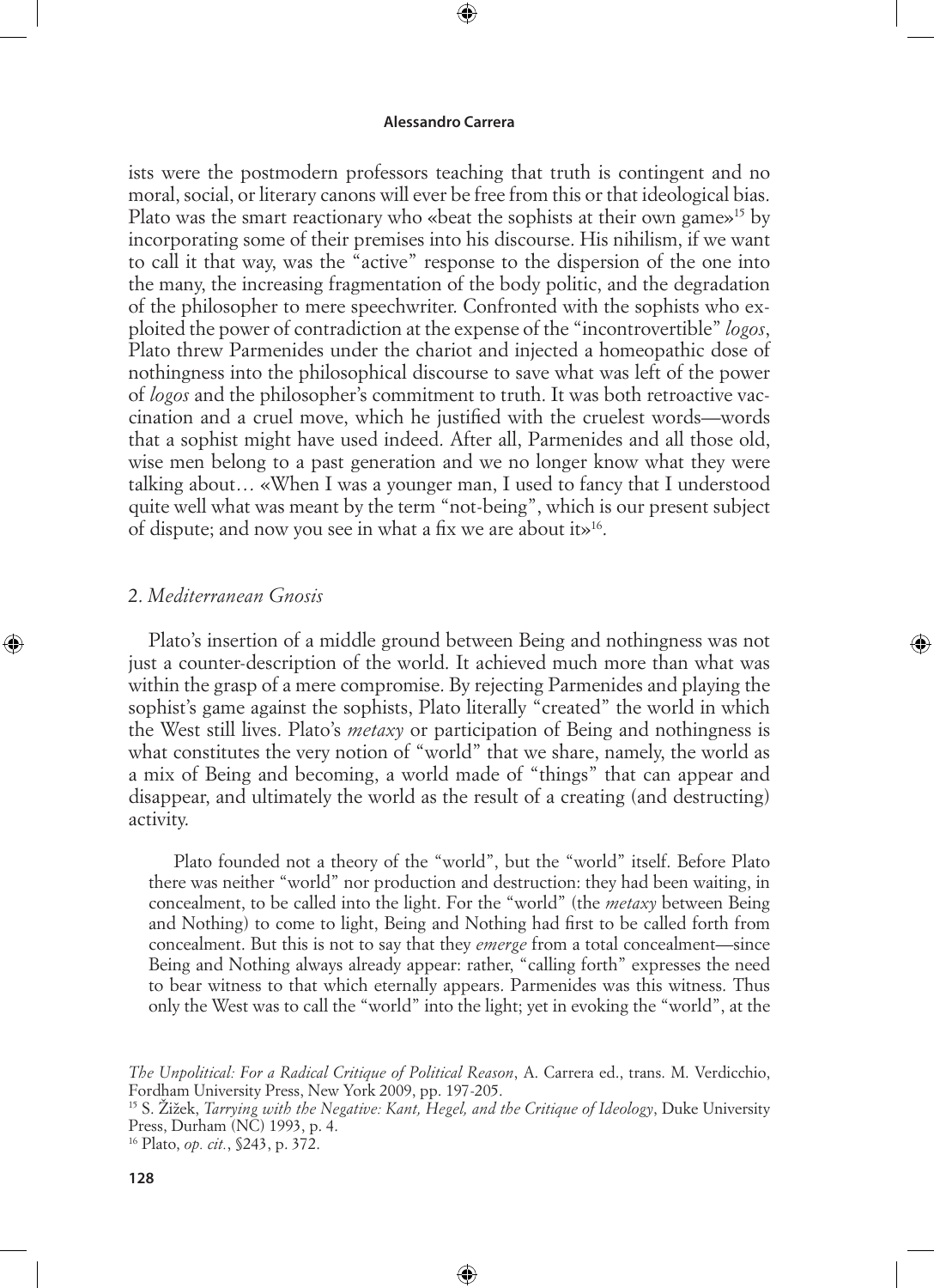⊕

same time it abandoned the truth of Being dawning in the testimony. The "world", as a middle ground between Being and Nothing, appeared on the horizon only because of the attention paid to Being and Nothing; but with the supervention of the "world", the *truth* of Being and Nothing was abandoned<sup>17</sup>.

To answer the most obvious objection, yes, there was a world before Plato. There was Homer. But Homer's world is a world of deeds and passions entirely acted out, a world in which a man is a just man or an unjust one without depending on the idea of justice. And to answer another possible objection, yes, there was world in the East as well, be it the world of Brahma, karma or Tao. The East, however, did not encounter "the world" the way the West did. Historically, the East has inhabited the earth and has looked up at the sky, but it has not singled out and conceptualized its dwelling place as a composite "thing" made of quantifiable isolated pieces (the "ten thousand things" of which the world is made according to the Chinese saying are already one in Tao and do not need to be made One).

In other words, Plato's parricide of Parmenides was perhaps unavoidable. It was nothing personal, just business. To paraphrase Winston Churchill's 1947 quip («Democracy is the worst form of Government except all those other forms that have been tried from time to time»)18, Platonism was the worst of all metaphysical systems, except that all the other available systems were even worse. The parricide of Parmenides allowed the determinations to come forward and occupy "the world" as a concrete totality. Yet the equivalence of Being and nothingness, the possibility that one become the other, soon translated into the West's obsession with creation *ex nihilo*, the world as something that comes out of nothing and can return into nothingness if the One God wants it so or if men are foolish enough to destroy the very world that they have created.

Unlike the East, the West has been incapable of receiving the Sacred, namely, the sacredness of Being, independent from creation. The Book of Genesis, *i.e.* the creation of the world by an external agency, is already a destruction, because the Creator could have decided not to create, just as well as He could decide to destroy. The nihilism of Western metaphysics is inseparable from the intrinsic nihilism of religions based on the narrative of creation, which of course need a narrative of salvation to counterbalance the dread of total annihilation<sup>19</sup>.

It does not matter now that Plato's intention was not to unleash such destructive force. As it happened, the *metaxy* of creation and destruction culminated in Nietzsche's overman as the "new" creator who would compete with God and man, defeat God and man, and replace God's and man's creating power. As Fou-

◈

⊕

<sup>17</sup> E. Severino, *op. cit.*, pp. 151-152.

<sup>18</sup> W. Churchill, *Churchill by Himself: The Definitive Collection of Quotations*, R. Langworth ed., Public Affairs, London 2008, p. 574.

<sup>19</sup> E. Severino, *op. cit.*, pp. 154-157.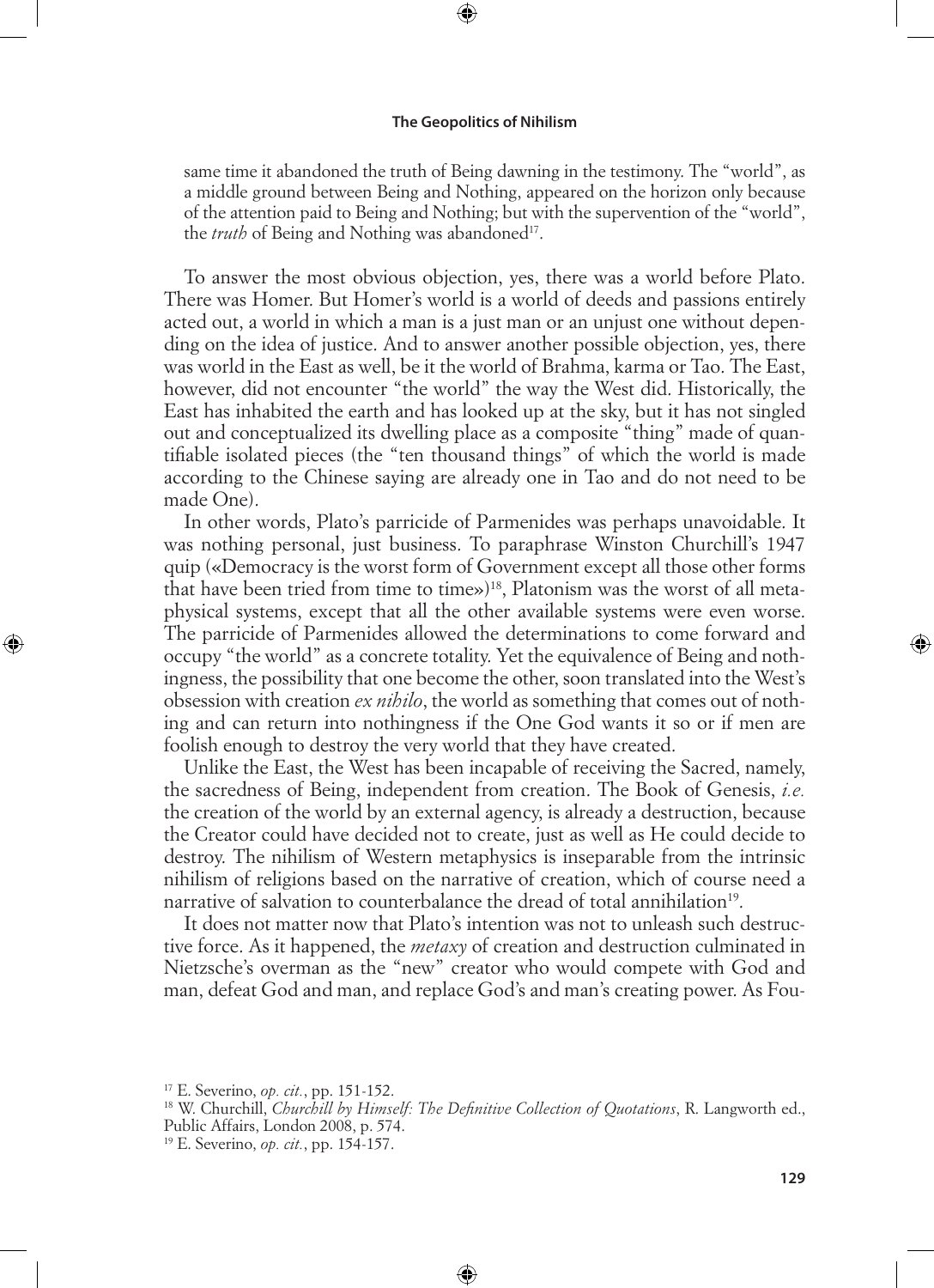⊕

cault famously said, «the promise of the superman signifies first and foremost the imminence of the death of man»<sup>20</sup>.

We can argue, however, that the death of man precedes the Christian, theological systematization of a God who can create from nothingness and push back things into nothingness as He pleases. It even precedes the shady dealings between Being and nothingness of which Plato was the middleman. The death of man is already inscribed in the chorus of Sophocles' *Antigones* («of all things is Man the most wonderful»), wondering at the boundaries of man, at what man is capable of, what will bring him an ecstatic frenzy or make him terrified of his own existence. This man already "knows" he comes from nothingness and therefore must "know himself". He must attain *logos*, before nothingness claims him back. Such man was born on the shores of the Mediterranean, and his destination was Europe.

Europe, therefore, designates neither a physical-geographical reality nor a politicocultural state. Europe is *logos* in the etymological sense of the word: an idea that gathers in itself different languages and different questions and then tries to express them. The *logos* that is Europe gathers and expresses the different ways through which it has attempted to respond to the enigma: "know thyself". That Europe has always looked for an identity, for "one" identity, can only be put into doubt by the "nationalist nonsense" which has separated the peoples (and it was Nietzsche who said it!) $^{21}$ . But an identity, "one" identity? In what sense? It is only a question of the One that lives in relation to the Many. Once again, philosophy<sup>22</sup>.

◈

As Nietzsche asked, «Nihilism is at the door: where does this most uncanny of all guests come from?»23. From which Greek mountain, from which cave hidden in one of the thousand islands of the archipelago? Did Nietzsche, this anti-German who remained a German to the core, know the answer to his own question? How consciously did he look for a recovery from the nihilistic disease along the shorelines of that very sea that originated it?

Europe and the United States of America, whether the most intractable segments of their population are willing to recognize it or not, are ideas, *logos* incarnated, before they are nations, ethnicities, or religions. Europa, the nymph who gave her name to a continent, was a Phoenician refugee who became queen of

⊕

<sup>20</sup> M. Foucault, *The Order of Things: An Archeology of Human Sciences*, Routledge, New York 2002, pp. 372-373.

 $21$  «Thanks to the pathological manner in which nationalist nonsense has alienated and continues to alienate the peoples of Europe from each other […] the most unambiguous signs declaring that *Europe wants to be one* are either overlooked or willfully and mendaciously reinterpreted». F. Nietzsche, *Beyond Good and Evil*, cit., §256, p. 148.

<sup>22</sup> M. Cacciari, *Europe and Empire: On the Political Forms of Globalization*, A. Carrera ed., trans. M. Verdicchio, Fordham University Press, New York 2016, p. 45.

<sup>23 &</sup>quot;*Der Nihilismus steht vor der Thür: woher kommt uns dieser unheimlichste aller Gäste*?" F. Nietzsche, *Sämtliche Werke Bd. 12. Nachgelassene Fragmente 1885-1887*, 2 [127], de Gruyter, Berlin 1988, p. 125.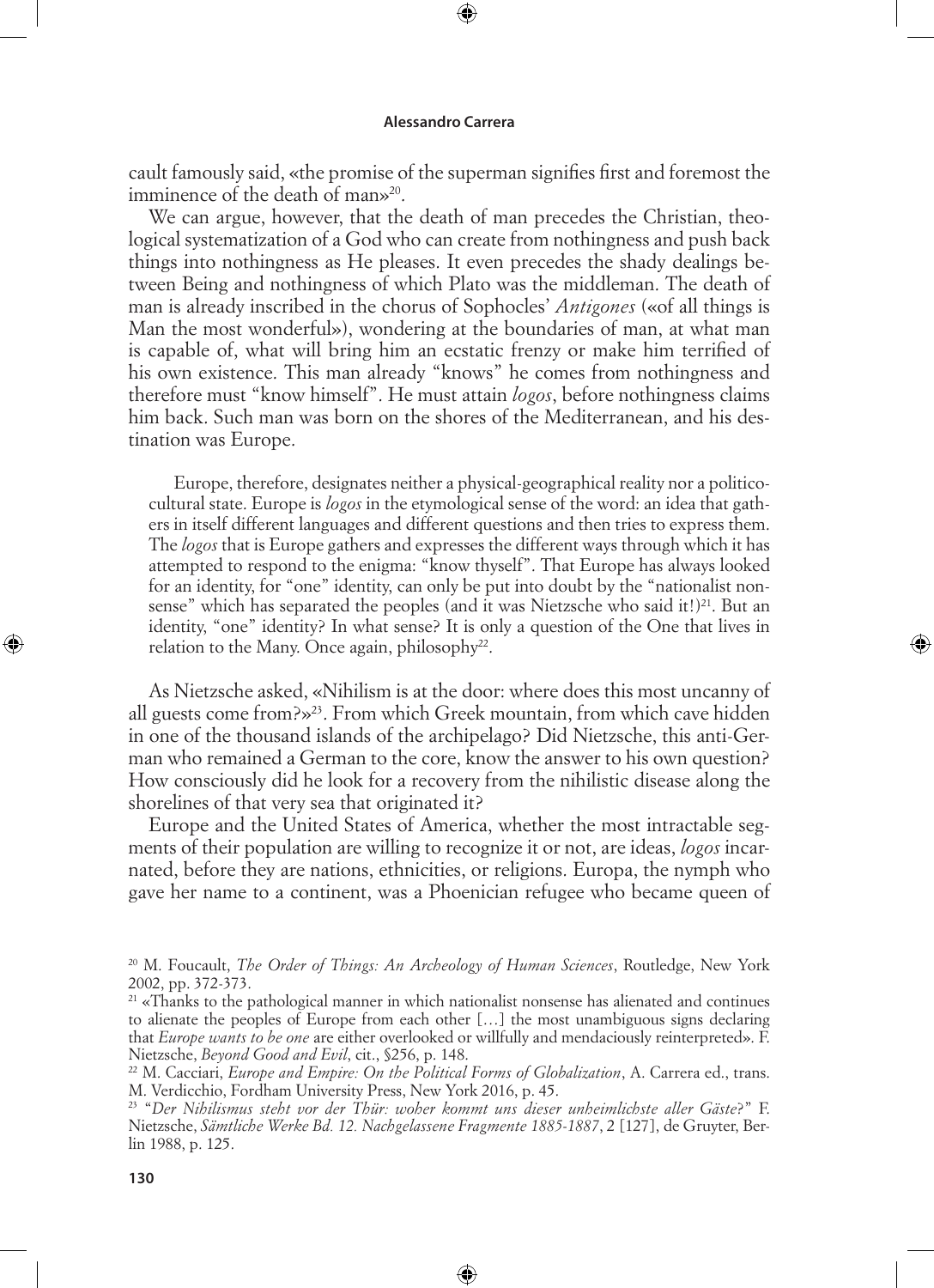⊕

Crete, cradle of the Western alphabet. The peoples of the world perceive that you cannot become Chinese or Indian at will, but everyone can become European or American. Not only that: Europe and America will also be what they make of them. And their perception, regardless of the historical and geopolitical turmoil it generates, is correct. But by becoming European or American one must go through the nihilistic process of "knowing oneself", of being exposed to the nothingness, void, and lack of substance that is intrinsic to the West. The other nations are too "full" for that, they lack "nothing". Who has the courage to tell the immigrants that their work permit comes with a certificate of nihilism? Who is the immigrant who will accept it gladly?

The European nihilism whose genealogy tormented Nietzsche is the obverse of the spirit of inquiry that has animated Europe from the onset of its Mediterranean conception. Never be content, always rationalize, always "make it new", always suspect, always destroy the values (the "illusions", as Leopardi would say) that the previous generations created, always be equally tempted by totalitarian order and social anarchy, but, most of all, always set out to sea to reach the next island, the faraway Strait of Gibraltar, the unpeopled world behind the sun as Dante's Ulysses did, or a higher ground from where the future will appear in all its glory, only to be cast away as soon as it recedes into the past. It is no wonder that contemporary Mediterranean thinkers from Camus to Derrida have endlessly asked questions about the nature and implications of Mediterranean nihilism.

In Severino's words, scattered throughout his body of work, European nihilism stems from the post-Parmenidean "folly" of positing the absolute faith in Becoming and production of beings at the expense of Being. From a different perspective, and drawing inspiration from Hannah Arendt, Cacciari has observed that the predicament of Western modernity may be indeed the ultimate revenge of the ancient Mediterranean Gnosis, which now has touched on the whole world. Namely, the nihilistic assumption that the techno-scientific project will finally "free" men and women from the boundaries of their worldly prison<sup>24</sup>.

Yet, if nihilism is the curse of the West because of its belief that the world can be created, annihilated, and then created again, and because it drives the West repeatedly to the brink of destruction, it also comes with the blessing of change. (No wonder, since according to Severino, the very belief in "change", namely, that beings can be other than what they are, is the purest form of nihilism). Nietzsche knew that passive, decadent nihilism, of which Romantic pessimism (Hölderlin, Schopenhauer, Leopardi, Wagner) was the highest incarnation, finds its counterpart in active nihilism—the sudden feeling that the world cannot stand the way it is, and it needs overturning.

Passive nihilism is the revolution coming from the past. Active nihilism is the revolution that claims to come from the future. Its trajectory begins with Marx's *Eighteenth Brumaire* (the "new" revolution will not restore the golden age) and

⊕

◈

<sup>24</sup> M. Cacciari, *Europe and Empire*, cit., p. 51.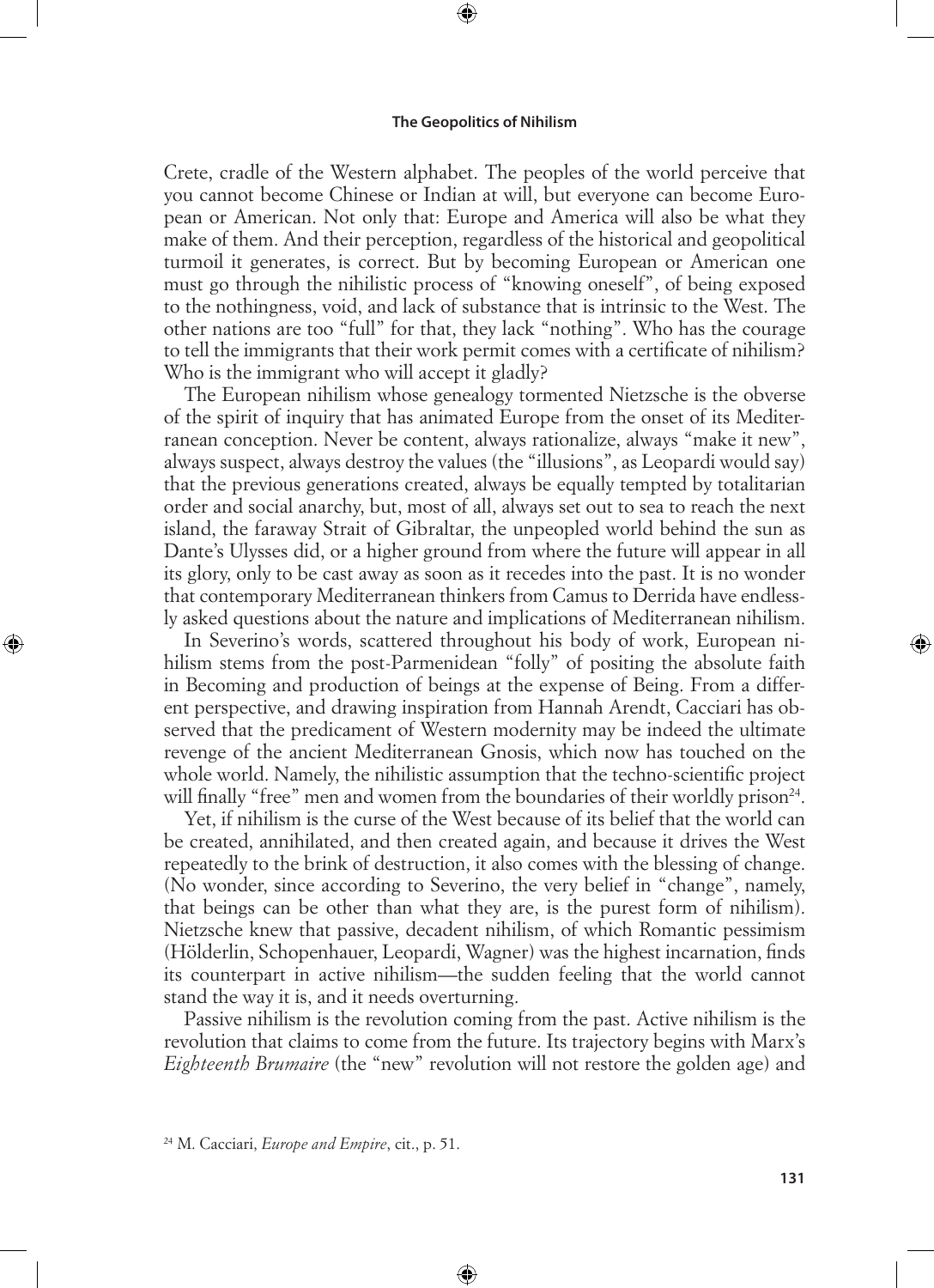⊕

ends with Benjamin's *Theses on the Philosophy of History* (the only revolution that is still going on is capitalistic progress, and the angels of history cannot but cry over the unredeemed past). At the top of the arc stands Nietzsche's will-topower, the permanent revolution that by means of the eternal return appropriates both the future and the past.

Passive and active nihilism have never ceased to fight over the possession of time. Sometimes it is the former that prevails; other times it is the latter. The history of the West is therefore less the history of the different epochs of Being (as in Heidegger's historicization of Being) than the series of different epochs of *nihil*, each one superseding the others. Judaism and Christianity introduced the nihilistic idea that the Creator was independent from its creation (a belief that only Spinoza had the strength to challenge). And the Lutheran-Calvinist Reformation pushed the Augustinian idea of predestination to its nihilistic edge by denying all value to human agency while at the same time proclaiming the lack of agency as the worst sin in the eyes of God.

The contemporary philosophies of immanence have rejected the Hegelian sway of the negative and the Luciferian power of "No!". Their anti-nihilistic stance against transcendence is well meant and perhaps long overdue, but it leaves the knot of time and subjectivity in an inexplicable dark corner. It cannot account for the cognitive dissonance that lies at the bottom of every insurgence of *nihil*: everything and everyone, as Nietzsche had understood, must have a *value*, a *price* to be deemed worthy of surviving the change. But there is no change without change of values, which means that the very values on behalf of which the revolution was initiated (including the shift toward immanence) will not survive its outcome and will be endlessly devaluated and depreciated by new values and prices.

⊕

Because of this ineradicable negation of negation, the West has both enjoyed and endured the nihilism of industrial revolution, colonialism, and market economy. The West has also gone through the nihilism of the absolute faith in the rationality of history, shared by Hegel, Marx, Lenin, and countless revolutionaries who gave away their life to become faceless agents of historical necessity. It has faced, and it is still facing, the nihilism of racism, nativism, and religiousideological fanaticism. A Jew is nothing because he is not Aryan; a Shia is nothing because he is not a Sunni—or vice versa—; immigrants are nothing until they renounce their identity (and for the reasons we have already explained, they remain "nothing" even after that). Conversely, in the eyes of the few disaffected migrants who fall prey to fundamentalism, Europeans and Americans are "nothing" because they have no identity, and what the fundamentalists dread above everything else is that in order to conquer the West they too must become "nothing". And the whole world, not just the West, is now under the nihilistic heel of climate change and catastrophic capitalism, for which life on Earth is indeed "nothing" and its destruction is therefore nothing to worry about.

⊕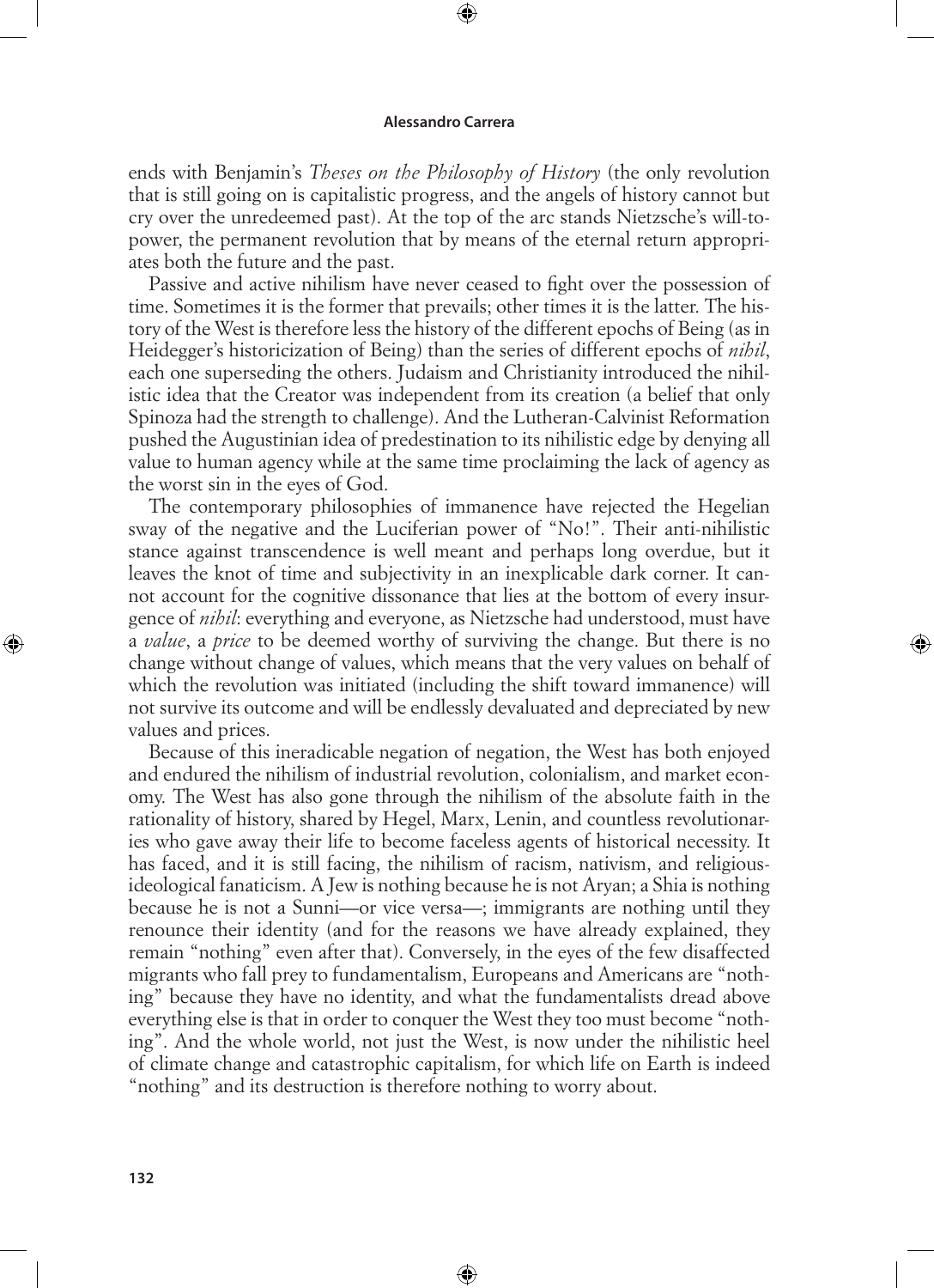⊕

## 3. *Fortuna imperatrix mundi*

There is only one *nihil*, yet there are many nihilisms, and each one has its own features. The nihilism of the One (One holy scripture, One history, One ideology, One race, One power, One operating system, One economy, One God) is usually more dangerous than the nihilism of the Many (namely, the sophist's refusal that «many different forms [are] contained under one higher form»25). We must admit that at times the Sophists are less scary than the Platonists are. The postmodernists look shallow, but they are not as frightful as the modernists were. Yet, as Plato understood it, nihilism is a corrective. Civilizations may suffer from a deficiency of nihilism as much as they do from an excess of it. Now and then, we may need to enlist "reasonable", homeopathic nihilism to fight off the next dictatorship of the ultra-nihilist worshippers of the One, whose eternal creed is that there is *nothing* outside their beloved One. Parmenides's world looks perfect on paper; everything is clear-cut. Here is Being, here is the non-Being, here is the Path of Night and illusion, here is the Path of Day and Truth. But we do not live in Parmenides's world (which was a totality, but not yet "the" world). We live in Plato's world, through the night and through the day, moving endlessly between certainty and uncertainty, truth and opinion.

One must be wary to "moralize" Being and nothingness. According to the Dionysian legend as told by Plutarch (quoting Aristotle's lost *Eudemus*), the truth of Silenus in his answer to King Midas was that it was best not to be born at all; and next to that, it was better to die than to live<sup>26</sup>. For better or for worse, Christianity rejected this antinatalist wisdom and declared that "to be" was a good thing and "not to be" was not. Yet a world without a shred of nothingness would leave us immobilized. Instead of being prisoners in Plato's cave, forced to look at shadows in the dark, we would be tied up to the same chains, but in the open air. Blinded by the light, never allowed to stray our sight away from the sun of truth, and with a contraption around our eyes to keep them open like in the re-education scene of Stanley Kubrick's *Clockwork Orange*. Ours is Plato's world, the sophists' world, and it is also Mephistopheles's and Faust's. Now and then, all societies decide that they need a shot of «the spirit which eternally denies! And justly so; for all that which is wrought / Deserves that it should come to naught...»<sup>27</sup>. Or, as Mick Jagger puts it succinctly in "Sympathy for the Devil", «I stuck around St. Petersburg / When I saw it was time for a change...».

It all began in that old land pronging the sea, between the city and the islands, the harbor and the ship. Yet we must ask: when Nietzsche mused about the Mediterranean as the cradle of his philosophy of the future, pitted against

◈

⊕

<sup>25</sup> Plato, *op. cit.*, §253, p. 386.

<sup>26</sup> Plutarch, *Consolatio ad Apollonium*, §27, in *Plutarch's Moralia in Fifteen Volumes*, Vol. II, trans. F.C. Babbitt, Cambridge University Press-Heinemann, Cambridge (MA)-London 1942, pp. 176-179. 27 J.W. von Goethe, *Faust*, vv. 1338-1340, C. Hamlin ed., trans. W. Arndt, Norton, New York 2001, p. 37.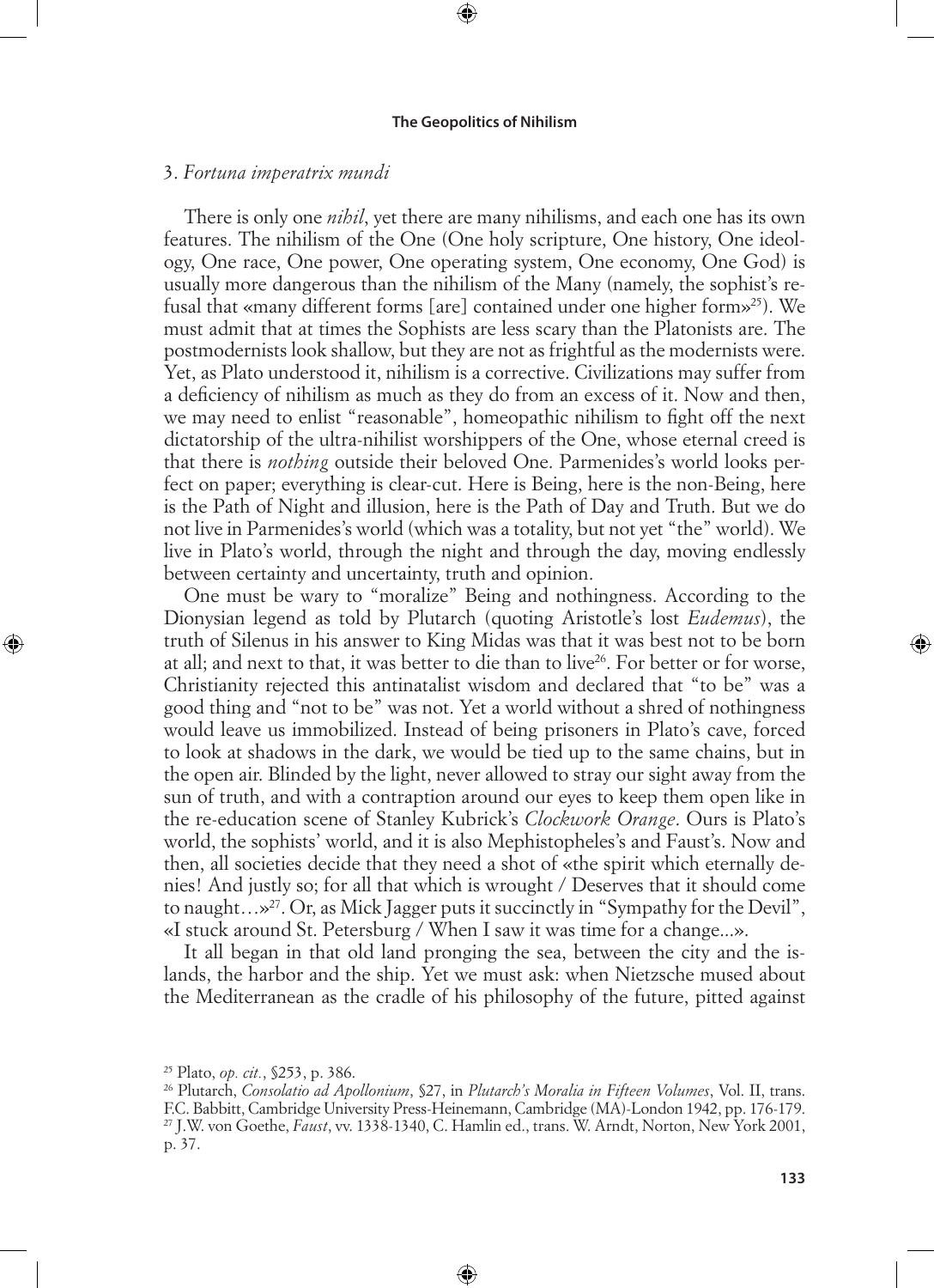⊕

the dreadful, nihilistic German spirit personified by Wagner, how deep was his understanding of the Mediterranean cultures and how much was he influenced by a northern bias? To him, Turin was a very southern city—a claim that no one in Italy would accept at face value. It is also ironic that Wagner spent more time in the south, from Naples to Sicily, than Nietzsche did. Was Nietzsche perhaps creating «a secret, interior Orient» for himself, not unlike Wagner?28 Was he, too, indulging in the arcadization of the Mediterranean, which goes back to the eighteenth century's *grand tours* and finds its last expression in so many works of figurative art between WWI and WWII?

A place, in other words, free from the nihilistic decadence sweeping northern Europe. But the Mediterranean *is* nihilism, it *is* decadence, which did not begin with Wagner in Ravello or Rimbaud declaring «I am leaving Europe. Sea air will burn into my lungs; the furthest climates will tan my skin»<sup>29</sup> but with Callimachus and the Neoterics in the third century B.C. Nihilism, Nietzsche's «most uncanny guest», is the Mediterranean's gift to the world. Every time the Southern European thinkers essentialize the Mediterranean as a space of resistance against Nordic, destructive capitalism, without acknowledging the deep destructive forces that the Mediterranean has unleashed and is still unleashing as we write, they are only Orientalizing itself.

To the extent that the Orientalizing ideologies of the Mediterranean have been developed as a response to Northern Europe, they do not stem from an autonomous thought. By defining the Mediterranean as a mere alternative to Nordic calculating mentality, one has already fallen into a losing mindset. The more the Mediterranean peoples defend themselves from Northern stereotypes, they more they end up reinforcing them. «You don't have the sun, you don't have the sea!», the Mediterranean beautiful soul cries, to which the rest of Europe answers, «Yes, but you don't have a job». A different kind of Southern Thought is required<sup>30</sup>.

⊕

The Mediterranean has always been divided between the invading north and the resisting south—or, as it was in the eight and the fifteenth century, between the invading Muslim south and the resisting north, with plenty of local arrangements that complicate the narrative. Sentimental Mediterraneism is not an answer to this divide, nor is Europe's stifling and inconclusive self-awareness, its Hamletic, pathological indecision, which the current populism is "correcting" in the worst possible way. The Mediterranean alternative is not to be found in the sun and the sea, in slow food or in Nietzsche's imaginary «African cheerfulness»,

⊕

<sup>28</sup> E. Bertram, *Nietzsche: Essai de mythologie*, trans. R. Pitrou, Éditions du Félin, Paris 1990, p. 334; *Nietzsche. Versuch eine Mythologie* (1932), Bouvier, Bonn 1990.

<sup>29</sup> A. Rimbaud, *A Season in Hell*, in Id., *Collected Poems*, trans. with an introduction and notes by M. Sorrell, Oxford University Press, Oxford 2001, p. 215.

 $30$  «You don't have the sun, you don't have the sea» is what the Italian undocumented immigrants forced on a train going back to Italy yell to the Swiss policemen in F. Brusati's *Bread and Chocolate* (1974). They had rather remained in Switzerland. The cry is echoed, with no better results, in F. Cassano's *Southern Thought and Other Essays on the Mediterranean*, trans. N. Bouchard and V. Ferme, Fordham University Press, New York 2012.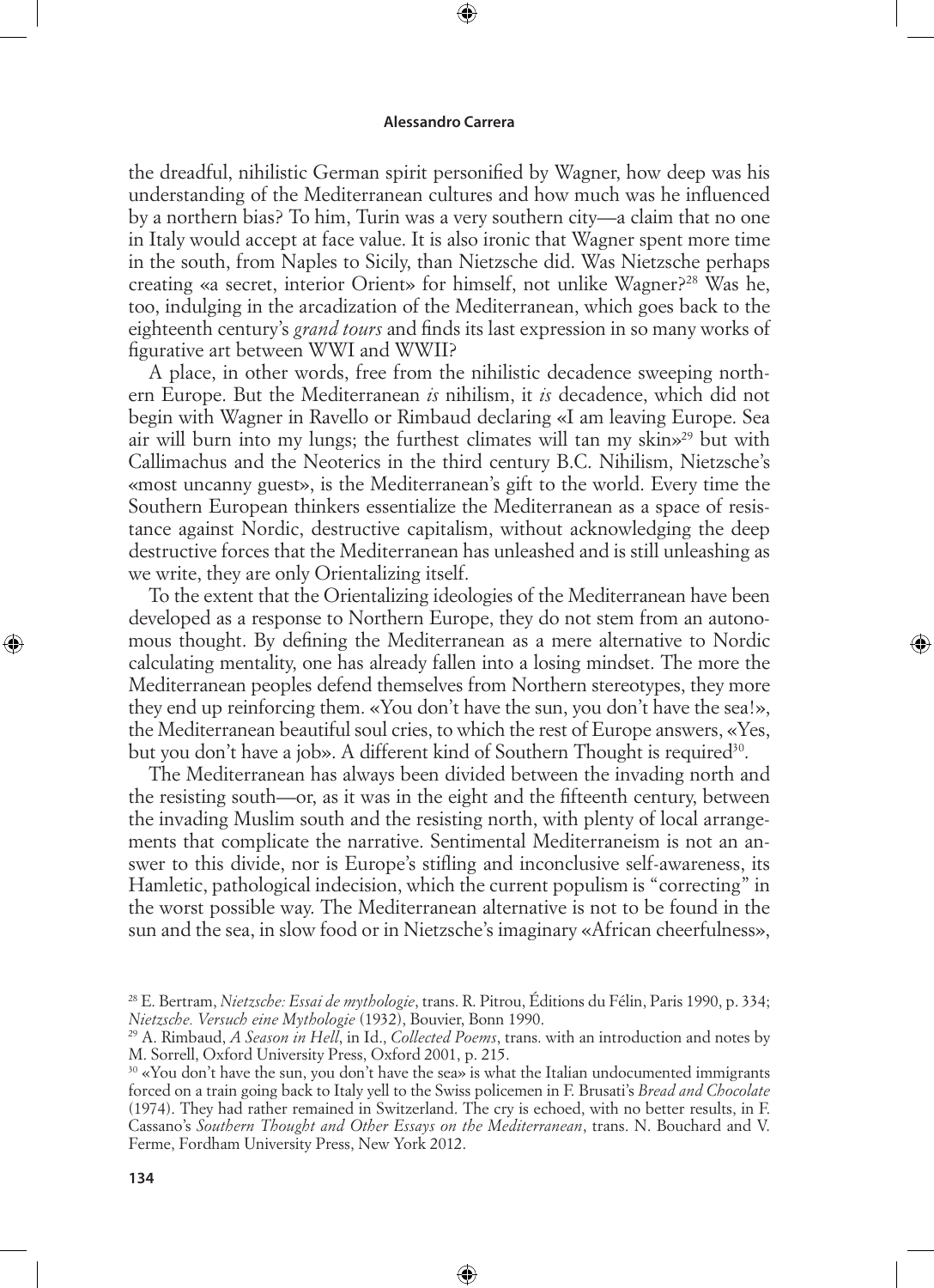⊕

but in the active (better: *productive*) nihilism of Boccaccio, Alberti, and Machiavelli, in the role they assigned to Fortune, which spurred the Italian Renaissance as much as predestination spurred Protestant capitalism.

In *Inferno VII*, 70-90, Dante attempted (in Boethius' wake) to recruit the ancient blind force (*fortuna imperatrix mundi*) as an assistant to the Divine Providence. Yet Virgil, who pronounces the speech, does not sound entirely convinced, and neither does Dante. The very notion of *Fortuna* is uncomfortable within the boundaries of a divine plan. Later, as soon as fortune was de-theologized, it generated an astonishing amount of productive nihilism, the amount of chance, risk, multiplicity, and unpredictability that a society needs to try, fail, try again, and succeed. Fortune's underlying assumption is that the essence and the agency of man are undecided, oscillating, everything and nothing at the same time, and that the world has not been judged yet.

Boethius and then Brunetto Latini had already allegorized *Fortuna*. Dante broke the ground by having a figure from classical antiquity openly praising fortune as an angelic intelligence in an admittedly problematic Christian context. Others followed in their own terms: Petrarch in *De remediis utrusque fortunae* (the pros and cons of good and adverse fortune); Boccaccio in *Decameron*, Day Two, where fortune is the thread that provides an appearance of destiny<sup>31</sup>, and mostly Leon Battista Alberti, whose treatment of fortune paves the way to Pico's *Disputationes* and Machiavelli's *Asino*, *The Prince*, and other texts where fortune is mentioned. In *Theogenius*, written in 1440, the optimism of *Libri della famiglia* seems already a thing of the past, and the question is, how can we defend ourselves from the unfair, mean fortune after we realize that *we* indeed are the first culprits of our misfortunes – because of our ingrained restlessness, never satisfied with the present things and always "hanging on varied expectations" (an anticipation of Cassius, «The fault, dear Brutus, is not in our stars...»)?<sup>32</sup>

◈

The link that connects fortune and nihilism is less theoretical than practical. It belongs to practical reason and it is a matter of ethics. To be precise, an ethic of the void that opens ahead of our steps every time we try to put the perfect world of theory into practice. "In theory", everything works fine. In practice, fortune spins the wheel, reducing theory to nothing. Fortune is not nothing; it is present, alive, and active everywhere. It shows, however, the *quantum* of nothingness that is inherent to all human enterprises, the bridge that human endeavors will never cross, lest they fall into the abyss of absolute *nihil*.

⊕

<sup>31</sup> See C.M. Radding, *Fortune and Her Wheel: The Meaning of a Medieval Symbol*, in «Mediaevistik» n. 5, 1992, pp. 127-138; F. Petrarch, *Petrarch's Remedies for Fortune Fair and Foul*, 5 vols., trans. C. H. Rawski. Indiana University Press, Bloomington, IN 1991; F. Ciabattoni, *Decameron 2: Filomena's Rule between Fortune and Human Agency*, in «*Annali d'Italianistica*» n. 31, 2013, pp. 173-196; S. Marchesi, *Boccaccio on Fortune (De casibus virorum illustrium)*, in *Boccaccio: A Critical Guide to the Complete Works*, V. Kirkham, M. Sherberg, J. Levarie Smarr eds., The University of Chicago Press, Chicago 2013, pp. 245-254.

<sup>32 &</sup>quot;Sempre sospesi a varie espettazioni". L.B. Alberti, *Theogenius*, in *Opere Volgari* Vol. II, C. Grayson ed., Laterza, Bari 1966 (Progetto Manuzio electronic edition, p. 17). My translation.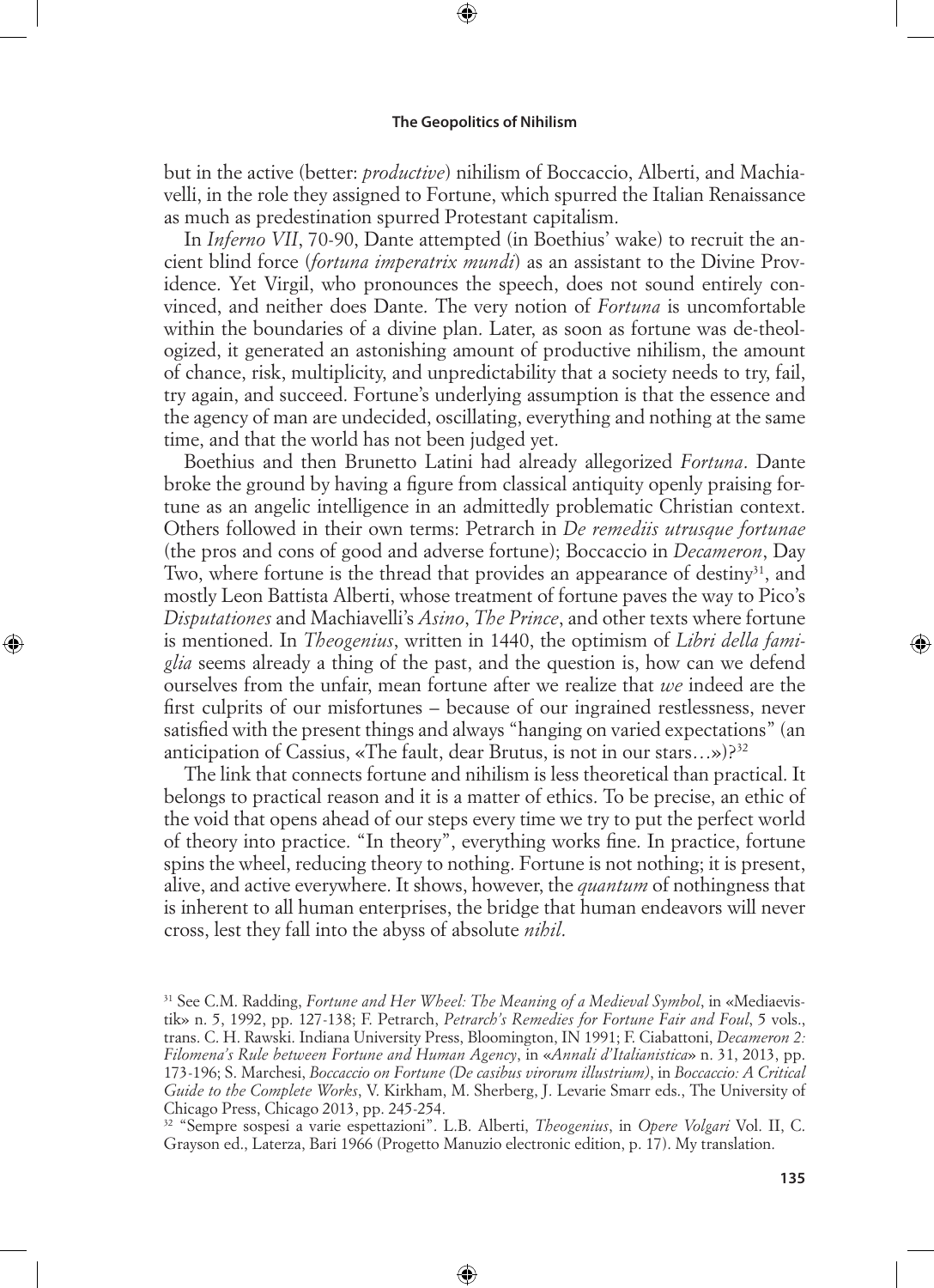⊕

By making nothingness visible, fortune makes it a companion and a corrective to human action, which is successful, when it so happens, precisely by incorporating fortune's unpredictability into its own flat nothingness. Otherwise, why the Romans, tempered in their harsh discipline, would build so many temples to the goddess Fortuna?33 The expectation that we, humans, can change the fabric of reality is already nihilistic at its core, Severino would argue. It is not necessary to follow his path to the end to see how the destructiveness inherent to human action cannot be reversed into an all-encompassing productivity, which would be another nihilistic myth. This is where fortune intervenes. Rather than just causing human agency to fail, fortune protects the same agency from its own nihilism.

It was in *Momus or the Prince*, completed when Christianity was under the shock of the fall of Constantinople (1453), that Alberti laid out a devastating critique of the philosophers' "plans" and defined with utmost clarity the "proof" of nihilism that the new aristocratic-merchant society of his age required to succeed (I say proof as in the alcohol proof that a good wine needs). Momus, the metamorphic, mischievous son of Night and Sleep, full of sarcasm and mockery, falls in love with Praise, daughter of Virtue. The sex is not consensual, and Praise gives birth to a monster called Fame, who never stops chatting. Even when Virtue tries to crush Fame under her foot, Fame spews out things unacceptable to men and gods alike: «It swore that Triumph and Trophy were not the sons of Virtue, but of Chance and Fortune, and that one of them was stupid, the other mad $\mathcal{P}^{34}$ .

Fortune, on her part, is utterly hostile to Virtue, whose smugness is well accepted by the gods. She does not dislike Fame, however, regardless of the latter's monstrosity. In the end, Zeus decides to follow Momus' ideas about the best way to rule the world the way a wise prince is supposed to do. The good things are put under the supervision of Industry, Vigilance, Zeal, Diligence, and Constancy. The bad things are assigned to Envy, Ambition, Pleasure, Laziness, and Cowardice. As for the rest, «The things that were neither good nor bad […] riches, honors [...] should all be left to Fortune's judgment»<sup>35</sup>.

⊕

Fortune does not rule all. Alberti, Pico, and Machiavelli would agree that "she" is not the only *imperatrix mundi*. She, or it, takes away, however, the Solid Rock on which the foundation of one's life can stand. Make no mistake, Fortuna belongs to the constellation of death drive. It is, in fact, death drive on speed. Yet there is nothing like a relief from the responsibility of overseeing the consistency of the One (One destiny, One mission, One deal, One God) to unleash the potentialities of the Many. What Fortuna decides is not *up to me*. In Machiavelli's terms, the fifty of percent of what I do, whatever the outcome, *will never be my* 

⊕

<sup>&</sup>lt;sup>33</sup> For a reappraisal of the role of fortune in Humanism and Alberti in particular, see M. Cacciari, *La mente inquieta. Saggio sull'umanesimo*, Einaudi, Turin 2019, revised version of *Ripensare l'umanesimo*, his introduction to *Umanisti italiani. Pensiero e destino*, R. Ebgi ed., Einaudi, Turin 2016, pp. vii-ci.

<sup>34</sup> L.B. Alberti, *Momus*, V. Brown and S. Knight eds., trans. S. Knight, I Tatti-Harvard University Press, Cambridge (MA) 2003, p. 73.

<sup>35</sup> L.B. Alberti, *Momus*, cit., p. 355.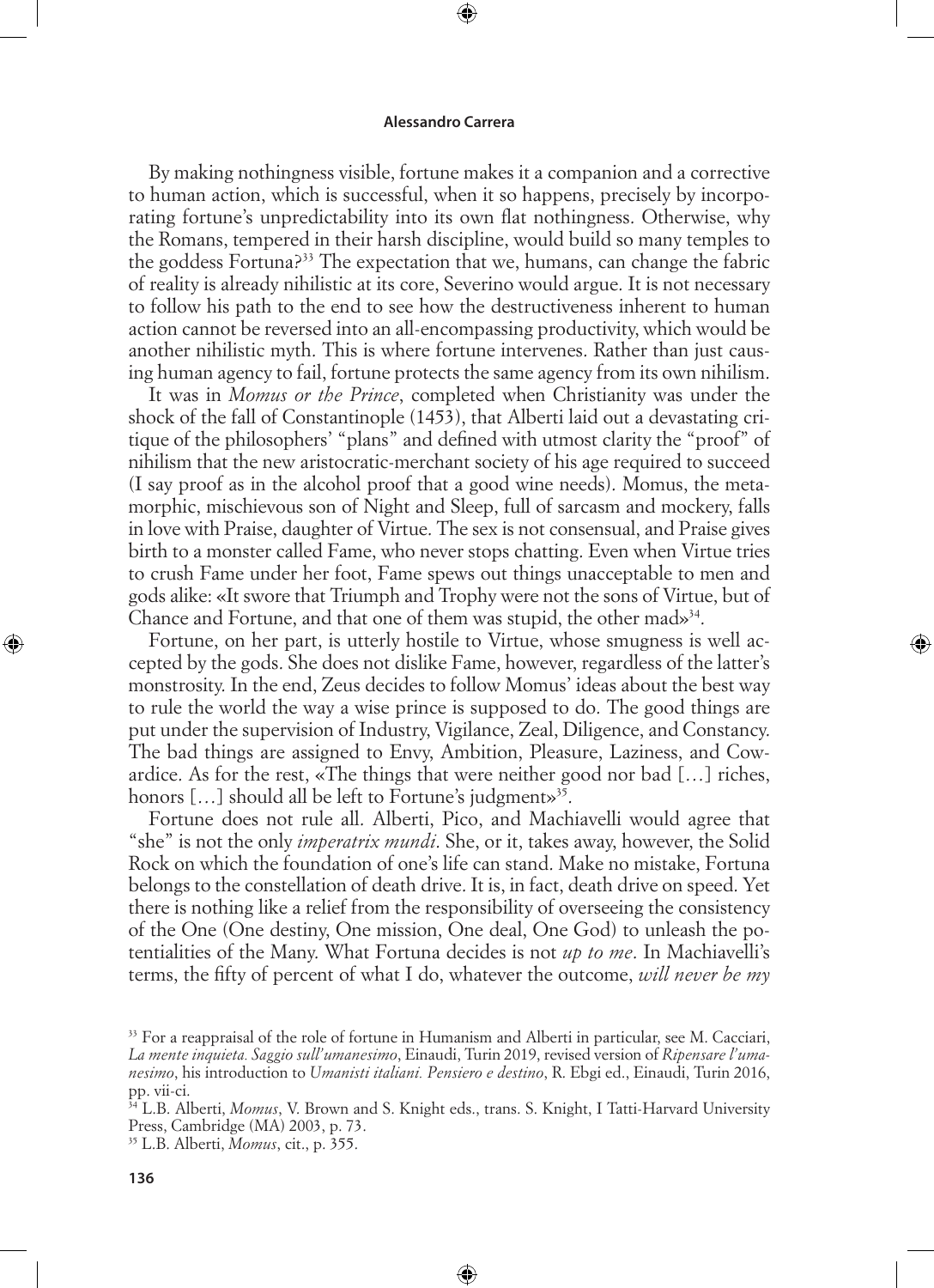⊕

*merit nor my fault*. (And was not perhaps the supposedly fatalistic abandonment to Allah's will that ignited – to quote Hegel – the most enthusiastic series of conquests in history?36) No need to flaunt one's shortcomings either. For every Mediterranean beautiful soul who says, «I am proud of being a Southerner» («You don't have the sun, you don't have the sea!»), no one in Berlin is saying, «I am proud of being a German hedge-fund manager». Pride is for losers. Fortuna is for winners.

In Ramon Llull's *Book of the Gentile and the Three Wise Men* (1274–1276), the sweetest parable of a supposedly non-nihilistic quest (possibly echoed in the Melchisedech tale, *Decameron* I, 3), a Christian, a Muslim, and a Jew explain their theologies to a doubtful pagan<sup>37</sup>. When he announces to them that he has finally decided which religion to embrace, the three wise men do not want to hear his choice, fearing they would lose the pleasure of meeting again to resume their conversation. There is no doubt that this is the thought that Europe needs (Mediterranean Europe as well as Northern Europe). It is within its grasp and it still could be its destiny. But it harbors a secret, and until that secret is recognized for what it is, the dreadful moment when the true religion is announced, and peoples are called to arms to impose it or defend it will rear its ugly head again. The secret is that the three monotheistic religions might be united less by their faith in their own God than by their specific nihilism, which resides precisely in their passion for an infinite quest which inevitably will bring them to devaluate their current values to instate new and "truer" values.

And yet, this very splitting which cuts through the three religions also unites them, making communication possible insofar as the "priests" acknowledge that their doctrines are in themselves split and the crack of *nihil* has already created a gap, a cognitive dissonance in their contradictory tenets. (Such as: God's creation is perfect yet tainted by sin; we the sinners are worth nothing, yet we must save the world from perdition; we can do nothing on our own yet if we do not act everything including our God will be lost). «The common ground that allows cultures to talk to each other, to exchange messages, is not some presupposed shared set of universal values, etc., but rather its opposite, some shared *deadlock*»38. The three wise men will resume their conversation insofar as they do not have full access to the truth of their own desire. Their opponents from other confessions guard the truth they are looking for. Like the Fathers of the Church who defined themselves against the heretics (like the merchants who defined themselves against the blows of chance), the wise men's only hope is that they will receive the truth about themselves from their own infidels.

37 R. Llull, *The Book of the Gentile and the Three Wise Men*, in Id., *Selected Works of Ramón Llull (1232-1316)*, Vol. 1, A. Bonner ed. and trans., Princeton University Press, Princeton 1985, pp. 93- 305. See also M. Cacciari, *Europe and Empire*, cit., p. 55.

⊕

38 S. Žižek, *op. cit.*, p. 31.

◈

<sup>36</sup> G.W.F. Hegel, *The Philosophy of History*, prefaces by C. Hegel and J. Sipree, trans. J. Sipree, Batoche Books, Kitchener, Ontario, 2001 (reprint of Colonial, New York 1899), p. 376.